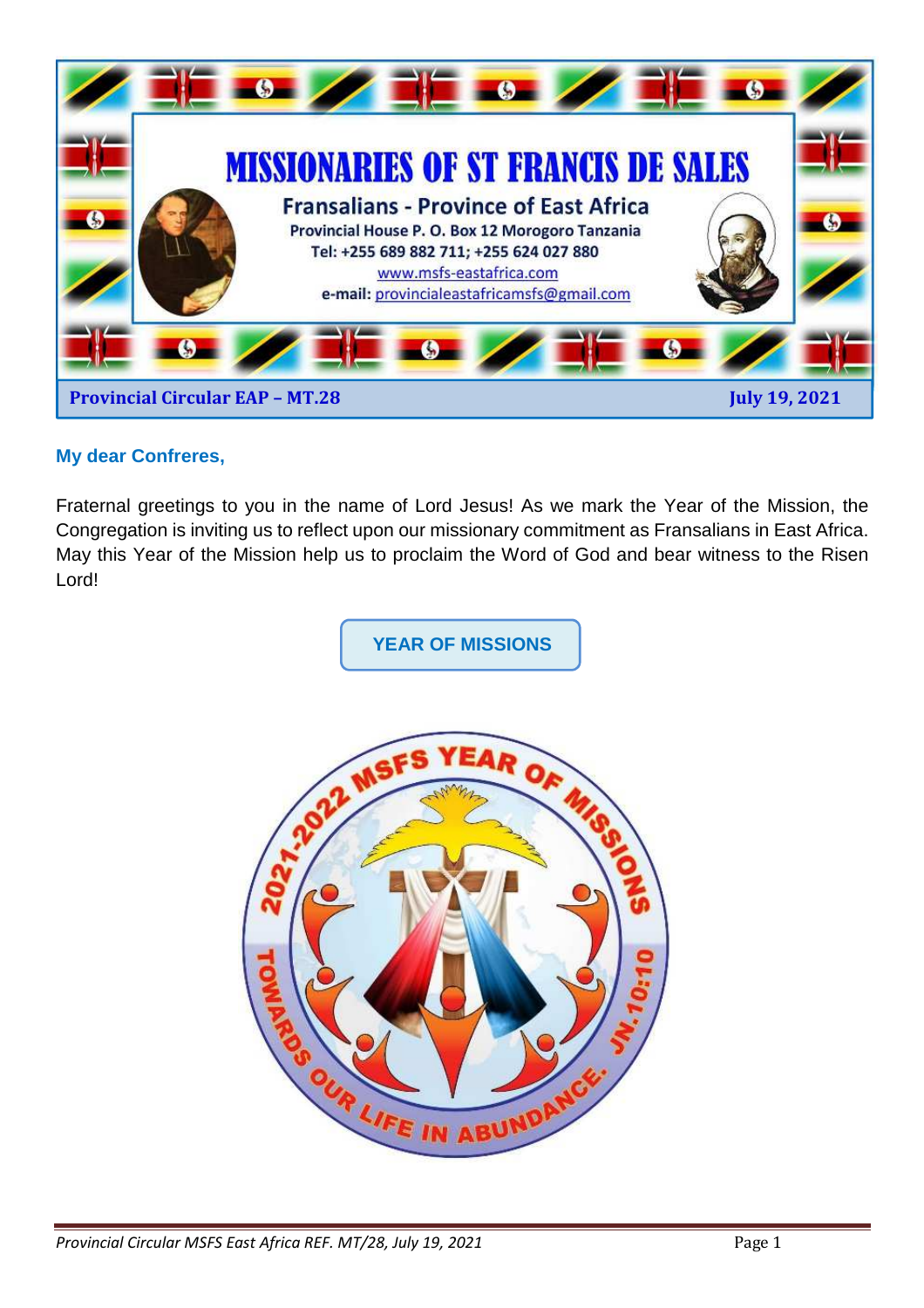#### **REFLECTIONS ON MISSION AS WITNESS**

Mission involves several elements such as sending, proclaiming, healing and teaching. Prior to these, one should have personal experience of Christ and an unconditional personal transformation as a witness to Christ. The Prologue of Our Constitutions asserts clearly that the purpose of our vocation as religious and missionaries is to bear witness to Christ. It states that "God, our Father, has gathered us from various tribes, languages, cultures and nations (cf. Rev. 5:9) to live as brothers united in heart and mind. It is his purpose that we proclaim his plan of salvation to all" (Prologue: e). "The daring and passionate affirmation of our Founder "I want Missions" is the inspiration behind our apostolic ventures and missionary initiatives. Ours is a call to be missionaries by remaining constantly attuned to the promptings of the Holy Spirit and by imbibing the spirit and vision of our Patron and of our Founder" (Prologue: f).

The Year of Missions once again invites us to live our identity as religious and missionaries. It reminds us that "we are called to share radically the same mission of the Father for the world entrusted to Jesus Christ and the Church" (Constitutions: 47). Through evangelical counsels "we consecrate our whole life joyfully to the service of God and his Kingdom, and become living witnesses to proclaim to the world that God alone suffices" (Constitutions: 49). Our Constitutions call us to be living witnesses of the Gospel.

The indispensable and inalienable foundation of our mission lies in our God experience. In other words, mission is a personal radiation of the Christ-event. Ad Gentes says that "all Christians by the example of their lives and the witness of the word, wherever they live, have an obligation to manifest the new man which they put on in baptism….so that others, seeing their good works, might glorify the Father (Mt. 5:16)" (AG:11). Pope Paul VI emphasised the theme of witness in Evangelii Nuntiandi. He says that "the Gospel must be proclaimed through witnessing…. this witnessing involves many aspects like presence, sharing, solidarity but the most essential of all and generally the first one in evangelization is our life as a witness" (EN: 21). Pope John Paul II in Redemptoris Missio says that the first form of evangelization is witness. "People today put more trust in witnesses than in teachers, in experience than in teaching, and in life and action than in theories. The witness of a Christian life is the first and irreplaceable form of mission: Christ, whose mission we continue, is the "witness" par excellence (Rev 1:5; 3:14) and the model of all Christian witnessing. The Holy Spirit accompanies the Church along the way and associates her with the witness he gives to Christ (cf. Jn 15:26-27)" (RM:42). Therefore mission finds its foundation in witness. Fr. Antonio Magnante in his book "Mission Perspective in Luke and Acts" provides a few biblical models of mission as witness.

#### **First Model: The Logos**

![](_page_1_Picture_5.jpeg)

In the Johannine Prologue the Logos is described as the only and absolute revealer of the Father. This marvellous hymn describes the origin, the motive and also the cosmic dimension of sending of the Son by the Father. The movement of the Logos starts with God's eternity and gradually he becomes one of us. This downward movement reveals the mystery of God's love for humanity. Jesus came into this world to bear witness to the Father and make him known. "No one has ever

*Provincial Circular MSFS East Africa REF. MT/28, July 19, 2021* Page 2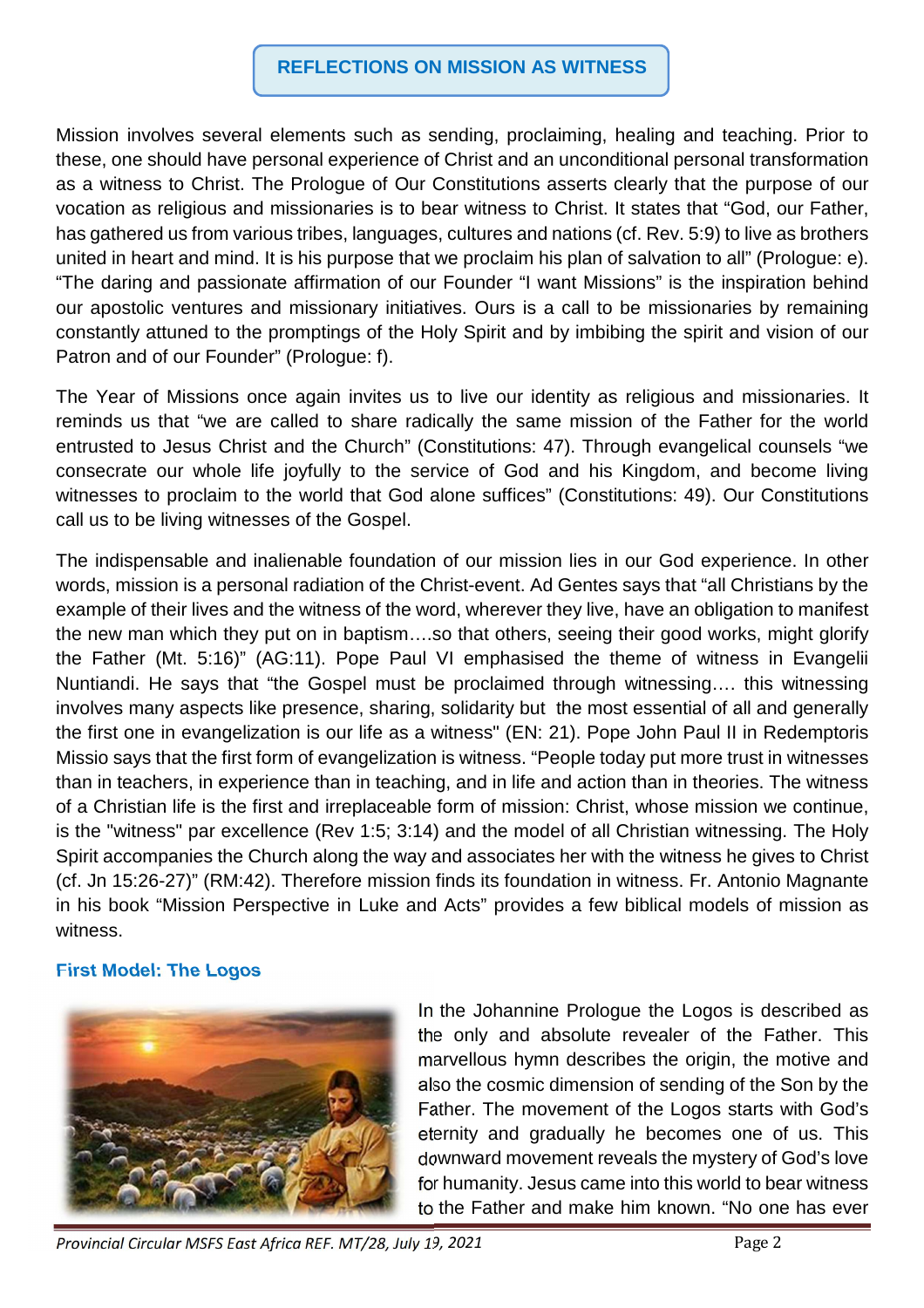seen God; the only Son, who is in the bosom of the Father, he has made him known" (Jn.1:18). Jesus does not speak as an indirect witness, but speaks of God as he has seen and heard. (Jn.3: 11, 32) The mission of Jesus is to share his eternal experience of love with the Father. God extends his love for humanity through Jesus. The Logos speaks to us and reveals the Father, drawing from his eternal fellowship with the Father. Therefore, he is the only one ontologically qualified to lead humanity towards the love of the Father.

#### **Second Model: Paul**

Paul, the apostle of gentiles, is known for his passion for mission. His Damascus experience is the key to understand his theology of the mission. His experience of the Risen Lord totally changed his life from a persecutor of the Church to a zealous missionary of Christ, bearing witness to him beyond the boundaries of Palestine. Although Paul is proud of his Hebrew origin (Phil. 3: 5-6), his faith in Christ goes beyond his nationalistic affiliations (Phil. 3: 7 -11). His personal and intimate experience of Christ led him to serve the Lord with loyalty, love and obedience. Paul no longer belongs to himself because Christ has taken possession of him. That is why he could say, "It is no longer I who live, but Christ who lives in me" (Gal.2:20) and "For me to live is Christ, and to die is to gain" (Phil. 1: 21). Paul is convinced of his vocation to bear witness to Christ (Acts 26:16). He is bearing witness to what he has seen and heard. His mission is the radiation of his very deep experience of Christ.

![](_page_2_Picture_3.jpeg)

**Third Model: Disciples of Jesus** 

![](_page_2_Picture_5.jpeg)

discipleship are essential elements of mission.

The public ministry of Jesus begins with a programmatic statement: "The time is fulfilled, and the kingdom of God is at hand; repent and believe in the Gospel" (Mk. 1:15; Mt. 4:17). After this statement follows the call of the first four disciples (Mk. 1:16-20; Mt. 4:18-22). The powerful announcement of God's reign requires a set of committed disciples. Both the call and

According to Jewish custom, disciples used to choose their master. But Jesus chooses his own disciples. The discipleship amounted to total renunciation (Mt.10: 38-39). In the conflict between demands of the individual and those of the discipleship, Jesus does not allow any choice: the disciples are to follow him (Mt. 4: 20,22; Mk. 9:35; Mk. 10: 35-45). Among Jews, the disciples were attached to a Rabbi and were learning to make a career for themselves. On the contrary Jesus' disciples followed him not to become rabbis and to make a brilliant career, but to become apostles in view of becoming "witnesses" of resurrection.

Discipleship demands an unconditional openness and a great deal of courage to face an uncertain future. Discipleship also demands a communion of life with Jesus. The purpose of the call of the twelve is (1) "to be with him and (2) to be sent out to preach" (Mk.3: 13-19). The expression "to be with him" connotes the contemplative dimension of mission. One can bear witness to Christ only if he remains with him (Jn. 15:4). Being with Jesus is not to be presupposed, it has to be always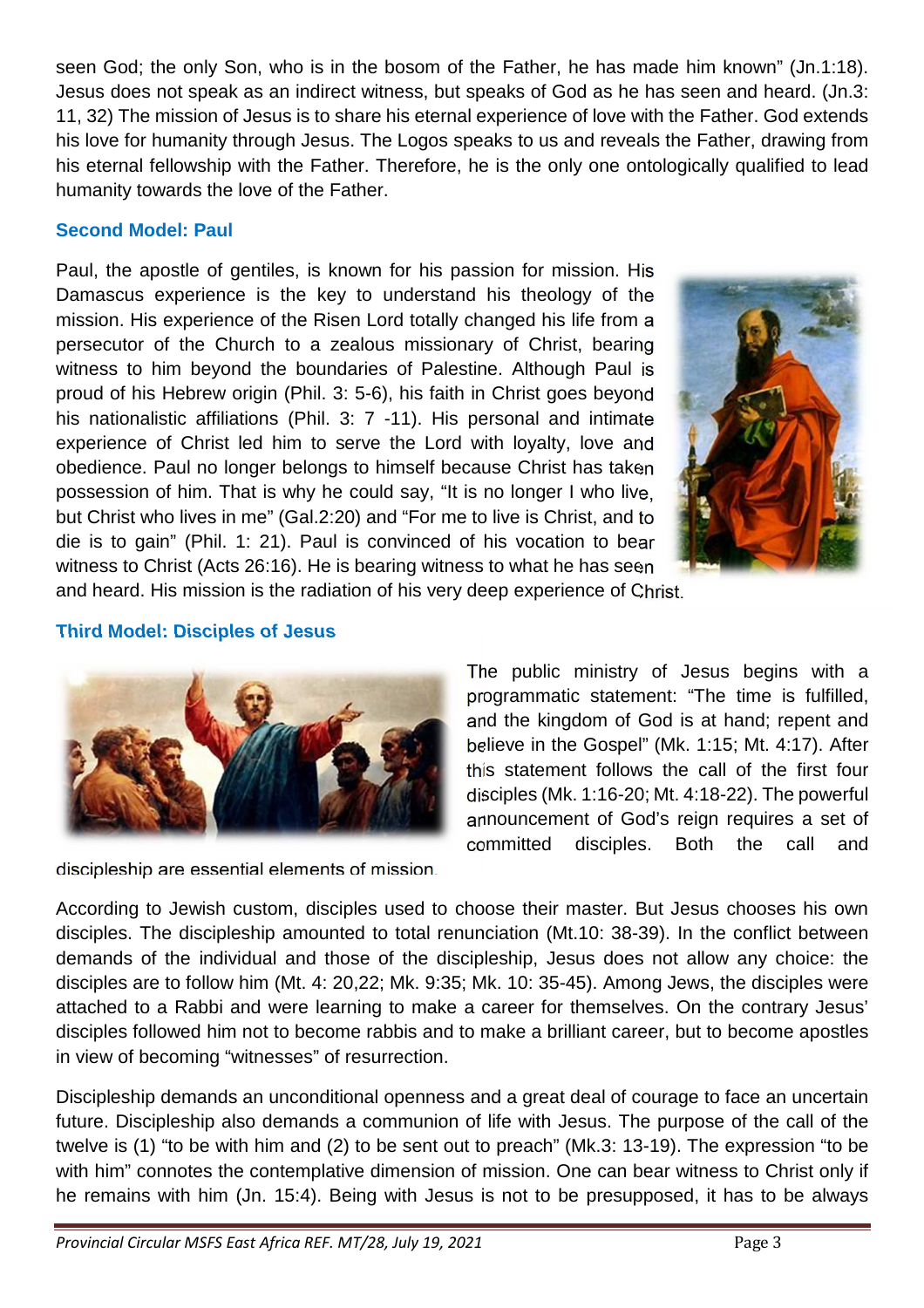verified. Without communion with Jesus, there is no mission. The second purpose of the call of disciples is "to be sent out to preach". Jesus wants them to be his messengers. The task of the envoy is always being the voice of the sender. To follow Jesus does not mean just passing on his teaching or becoming faithful custodians of his insight, but to be his "witnesses."

"Make disciples of all nations……." (Mt. 28:19). Jesus' command sets in motion a very important chain of transmission. Not only the first disciples must mould others in the image of Christ, but also the disciples of the forthcoming generations must do the same. Each generation of Christians should be able to say: "Be imitators of me, as I am of Christ." In this way, we become salt of the earth and light of the world (Mt. 5:13-14). The light does not need proclamation; it shines and enlightens others leading them toward Jesus. Furthermore, the genuine disciples must be "brothers" (Mt. 5:22-24.47; 18:15.21.35; 23:8) and servants to others. Reciprocal love is the true mark of genuine discipleship, as Jesus himself teaches: "By this all men will know that you are my disciples, if you have love for one another" (Jn. 13:35).

Unlike the case of Paul, the training and formation of disciples had been quite long and hard. They moved between instruction and misunderstanding. Jesus, however, with patience led them until the end and commissioned them "to make disciples of all nations".

#### **You shall be my witnesses (Acts 1:8)**

In the expression "You shall be my witnesses" one perceives that Jesus is the one who officially proclaims them as "witness", and at the same time he is the object of such witness. Jesus therefore is the origin and content of all witnessing. The Holy Spirit sent by the Father through the mediation of Jesus Christ enabled the disciples to bear witness and helped them to focus on Christ-event. According to

![](_page_3_Picture_5.jpeg)

Acts 1:8 such witnessing had to be extended to the ends of the earth. Therefore bearing witness to Christ is to be identified with mission. The essential and fundamental mission of disciples is to bear witness to the Christ even to the ends of the earth. The more the witness is authentic the more the Kerygma is convincing.

My dear confreres, the Year of Mission is once again inviting us to deepen our personal experience with the Risen Lord and to bear witness to him. Mission as witness should be the basis for all our missionary commitment.

## **YEAR OF MISSIONS: ACTION PLAN**

#### **Personal Level**

- Make every effort for personal renewal by reading and reflecting on the Word of God daily and through our sacramental and fraternal life in the community.
- Read and reflect upon the missionary endeavours of our Patron and Founder.
- ❖ Read the history of the Congregation.
- ❖ Reading books and articles on mission.
- Deepen our conviction to be missionaries in East Africa.
- Daily recitation of Rosary for the missions.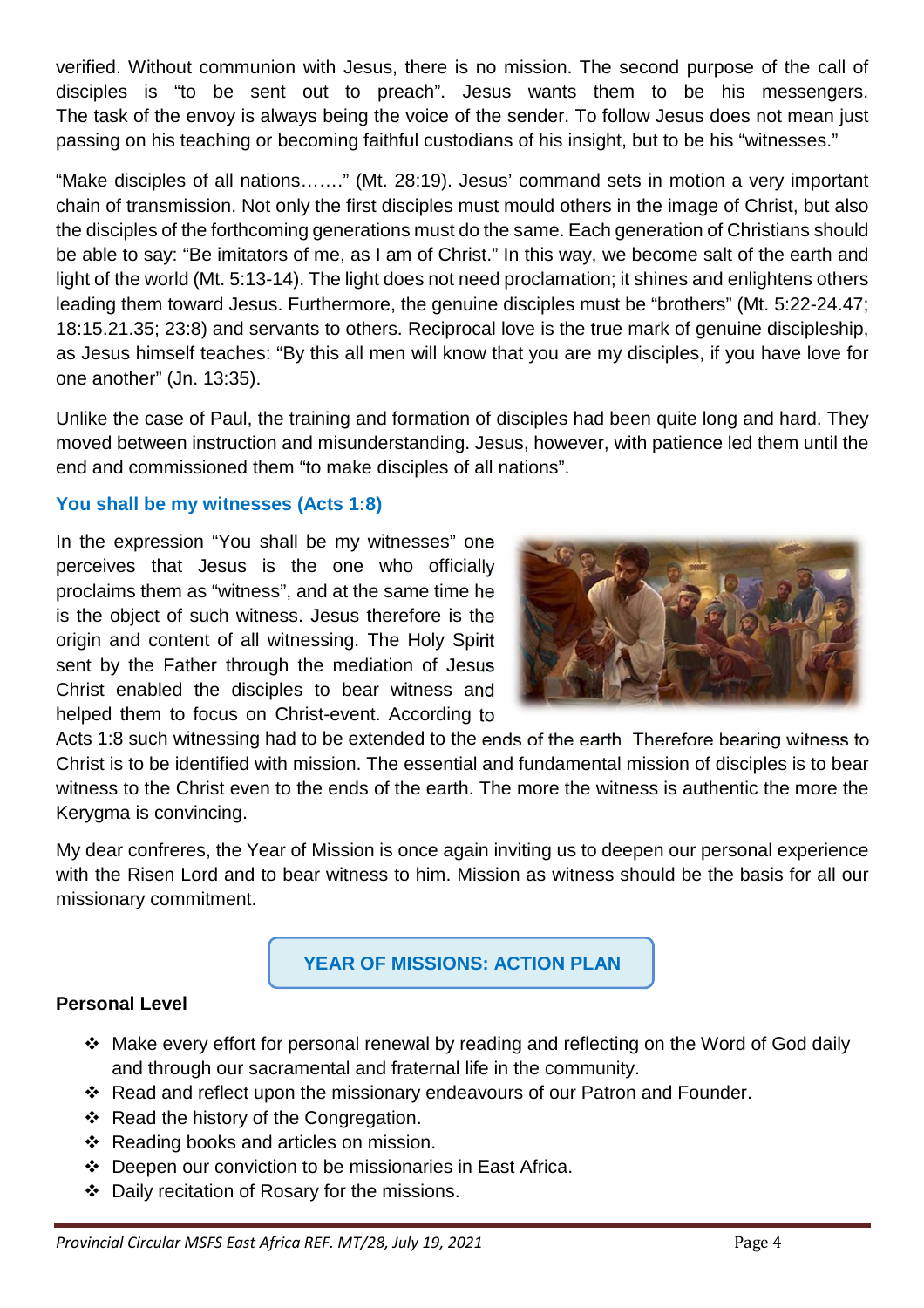#### **Community Level**

- Offer Holy Mass in honour of St. Joseph every Wednesday
- $\div$  Recite the prayer for the Year of Mission every day.
- $\div$  Pray every day for the various missions of the Congregation.
- Enhance our commitment to the Mission entrusted to the community.
- $\div$  Foster team work in our communities and various ministries.
- Read a few articles of our Constitutions every day.
- Conduct monthly recollections based on the theme: Mission

#### **Mission Apostolate**

- Offer Holy Mass in honour of St. Joseph every Wednesday.
- Offer Holy Mass in honour of the Holy Family once a month.
- $\div$  Concentrate on a family-based approach in the parish work.
- $\triangleleft$  Attend to the broken families and make every effort to unite the family members.
- Offer more opportunities for the sacrament of reconciliation.
- $\triangleleft$  Intensify catechism for children in parish and substation levels.
- $\div$  Intensify youth ministry in our parishes.
- $\div$  Prepare youth for family life through seminars.
- Offer spiritual/material help for widows, widowers and single parents.
- ❖ Visit the sick and administer sacraments to them.
- Conduct house visits and blessings with the statue of St. Joseph.
- ❖ Organize Bible conventions in the parishes.
- ❖ Begin PMP in our parishes.
- ❖ Introduce Fransalian Associates in the Parishes.
- Train more Catechists for evangelization.
- Organize pilgrimage from our parishes to our pilgrim centres at Lububu, Kashishi and Osia with the theme "Mission and Evangelization".

#### **Formation Apostolate**

- ❖ Train scholastics for PMP.
- Organize workshops on Mission in the Scholasticate.
- ❖ Invite veteran missionaries to share their experiences.
- Conduct monthly recollections based on the theme: Mission
- Encourage devotion to St. Joseph and Holy Family.

#### **Education Apostolate**

- $\div$  Provide guidance in moral issues for students, and staff.
- Organize seminars to teach family values for parents, children and staff.
- Inculcate Spirituality of SFS and Fr. Mermier among Children and the staff.
- Place pictures and quotations of SFS and Fr. Mermier in the school premises.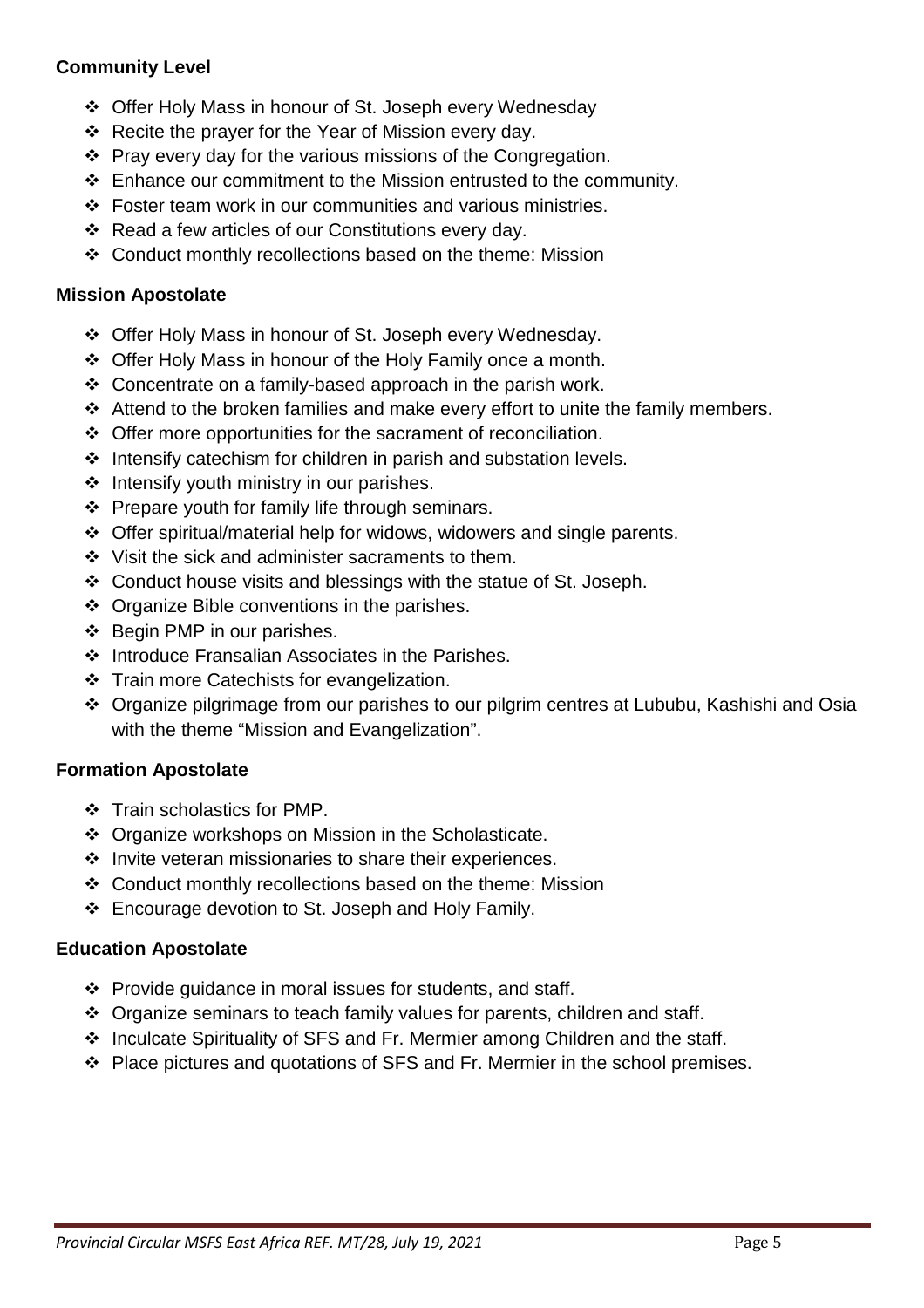#### **Social Apostolate**

- $\cdot$  Try to better the life of people in our parishes through various projects that would make them self-reliant.
- $\div$  Educate as many poor children as possible.
- ❖ Provide medical help for poor people.
- $\div$  Help homeless people to build houses.

### **Province Level**

- Assign confreres for PMP and establish a centre for PMP.
- Establish more parishes especially in Kenya and Uganda.
- Invite confreres from other Provinces to work in East Africa for a specific period of time.

# **UPCOMING PROGRAMMES IN THE PROVINCE AT A GLANCE**

| <b>Date</b>    | <b>Programme</b>                                                   |
|----------------|--------------------------------------------------------------------|
| $26 - 31$ July | <b>Retreat in Dodoma</b>                                           |
| 12 August      | Priestly Ordination of Dn. Fabian and Dn. Joseph Ambongo in Kisumu |
| 14 August      | Priestly Ordination of Dn. Brian                                   |
| 15 August      | Priestly Ordination of Dn. Lubega                                  |
| 23-28 August   | Retreat in Kenya                                                   |
| 27 August      | Initiation to the Novitiate                                        |
| 28 August      | First Profession at Kibaha                                         |

# **PRIESTLY ORDINATIONS**

#### **Dn. Wasswa Brian Paul MSFS** was born on June 3rd, 1991 of the family of Mr. Kiwanuka

![](_page_5_Picture_13.jpeg)

Enkwanga Alex and Nalubwama Mary in Kampala, Uganda. He is the second of the two children in his family. He was baptized on April 12th, 2009 and received the first Holy communion on the same day at Saint Joseph Parish Kyengela. He did his primary education from 1997 to 2004 in Kichwa Primary school in Mukono and secondary education from 2005 to 2008 (ordinary level) at Kinaawa High school in Wakiso and Royal Giant High school from 2008 to 2010 (advanced level). Having finished his secondary studies with the desire to become a priest, he joined MSFS seminary at Ndangani for Aspirancy and Postulancy from 2011 to 2012. He did his canonical novitiate at

Fransalianum, Kibaha from 2012 to 2013 and made his first profession on July 14th, 2013. Thereafter he joined Lumen Christi Institute, Arusha Tanzania for philosophy from 2013 to 2016. After successfully completing his philosophical studies, he was sent to Saint Bruno Sselukuma Catholic church Agururu parish in Uganda to do regency from 2016 to 2017. After his regency he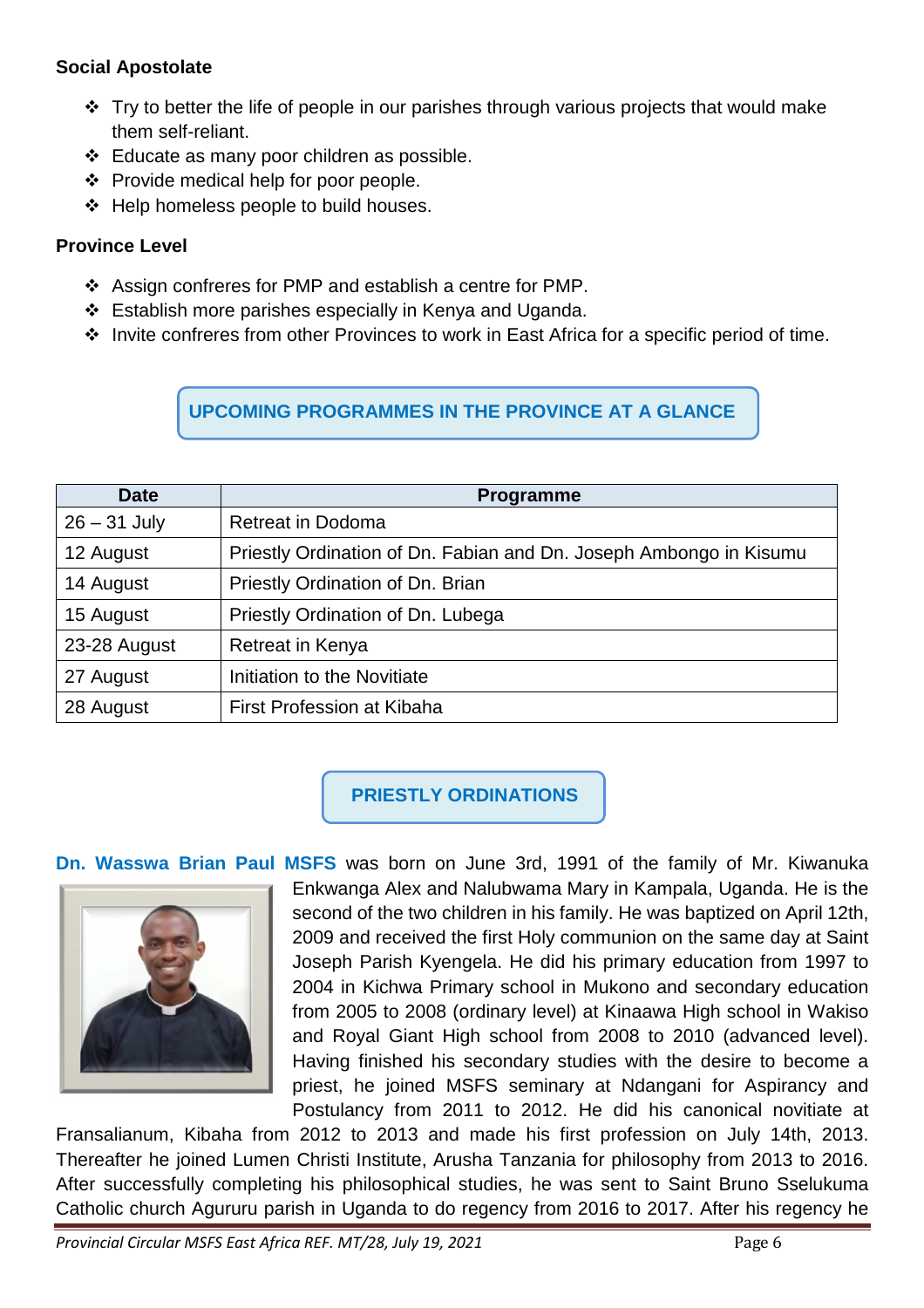got himself enrolled at Jordan University College for Theology from 2017 to 2021. He made his perpetual vows on September 30th 2020. He was ordained a deacon on October 1st, 2020 at Saint Francis de Sales Parish at Mkuza by His Grace Jude Thaddeus Rwa'ichi OFM Cap, the Archbishop of Dar-es-Salam. He will be ordained a priest on August 14, 2021 by Most Rev. Paul Ssemwogerere, Apostolic Administrator of the Archdiocese of Kampala.

**Dn. Lubega Gonzaga MSFS** was born on 24th November 1988 in the family of Mr. Kasozi Ponsiano

![](_page_6_Picture_2.jpeg)

and Mrs. Nambuusi Noeline. He is the second born of the five children in the family. He was baptized on 29th Jan 1989. He received the first Holy Communion and Confirmation on 11th October 2001 at Mary Immaculate Church, Kyamulibwa Parish. He did his primary education in St. Francis primary school Kitulikizi and St. Kizito primary School Kyamuliibwa from 1997 to 2004. He then went to Holy Family Secondary School Kyamuliibwa for ordinary level secondary education from 2005 to 2008. He later joined Masaka Secondary School for advanced level secondary education from 2009 to 2010.

Responding to God's call, he joined Fransalian seminary Ndagani for aspirancy and postulancy from 2011 to 2012, thereafter, he did his canonical novitiate at Fransalianum Kibaha from 2012 to 2013 and he made his first profession on 14th July 2013 at Mkuza Parish. Thereafter, he joined Lumen Christi Institute Arusha for his Philosophical studies from 2013 to 2016. After finishing philosophy he was appointed to Iyolwa Fransalian Community Uganda for Regency from 2016 to 2017. He did his theological studies from 2017 to 2021 at Jordan University College, Morogoro. He made his perpetual vows on 30th September 2020 at Kola study house Morogoro. He was ordained a deacon on 01 October 2020 at Mkuza Parish by His Grace Jude Thaddaeus Ruwa'ichi OFM Cap, Archbishop of Dar Es Salaam. He will be ordained a priest on 15th August 2021 by His Lordship Serverus Jiumba, the Bishop of Masaka diocese, Uganda.

**Dn. Joseph Ambongo Orengo MSFS** was born on February 01, 1990 of the family of Mr. John

![](_page_6_Picture_6.jpeg)

Orengo and Mrs. Hellen Awiti in Kakamega- Kenya. He is the first born of the five children in his family. He was baptized on February 20, 1991 and received the first Holy Communion on February 4, 2006, at The Nativity of Our Lady Mutoma Catholic Church, Kakamega. He did his Primary school and Secondary school education at St. Bede High School Kakamega. After completing secondary education, he worked at Hill Light Academy as a teacher of Mathematics and Kiswahili for seven Months.

Responding to the call to become a priest, he joined MSFS Seminary Ndagani for Aspirancy and Postulancy during 2011-2012, thereafter he did his canonical novitiate at Fransalianum Kibaha during 2012-2013 and made his first profession on July, 14, 2013. Thereafter he joined Lumen Christi Institute Arusha, Tanzania for Philosophy from 2013-2016. After successfully completing his Philosophical studies, he was sent to Ndagani Seminary Kenya for his Regency. He did his theological studies at Jordan University College Morogoro from 2017-2021. He made his perpetual vows on 30th October 2020. He was ordained deacon on 1st October 2020 at St. Francis de Sales Parish Mkuza Tanzania by His Grace Jude Thaddeus Ruwa'ichi OFM Cap, the Archbishop of the Diocese of Dar es Salaam.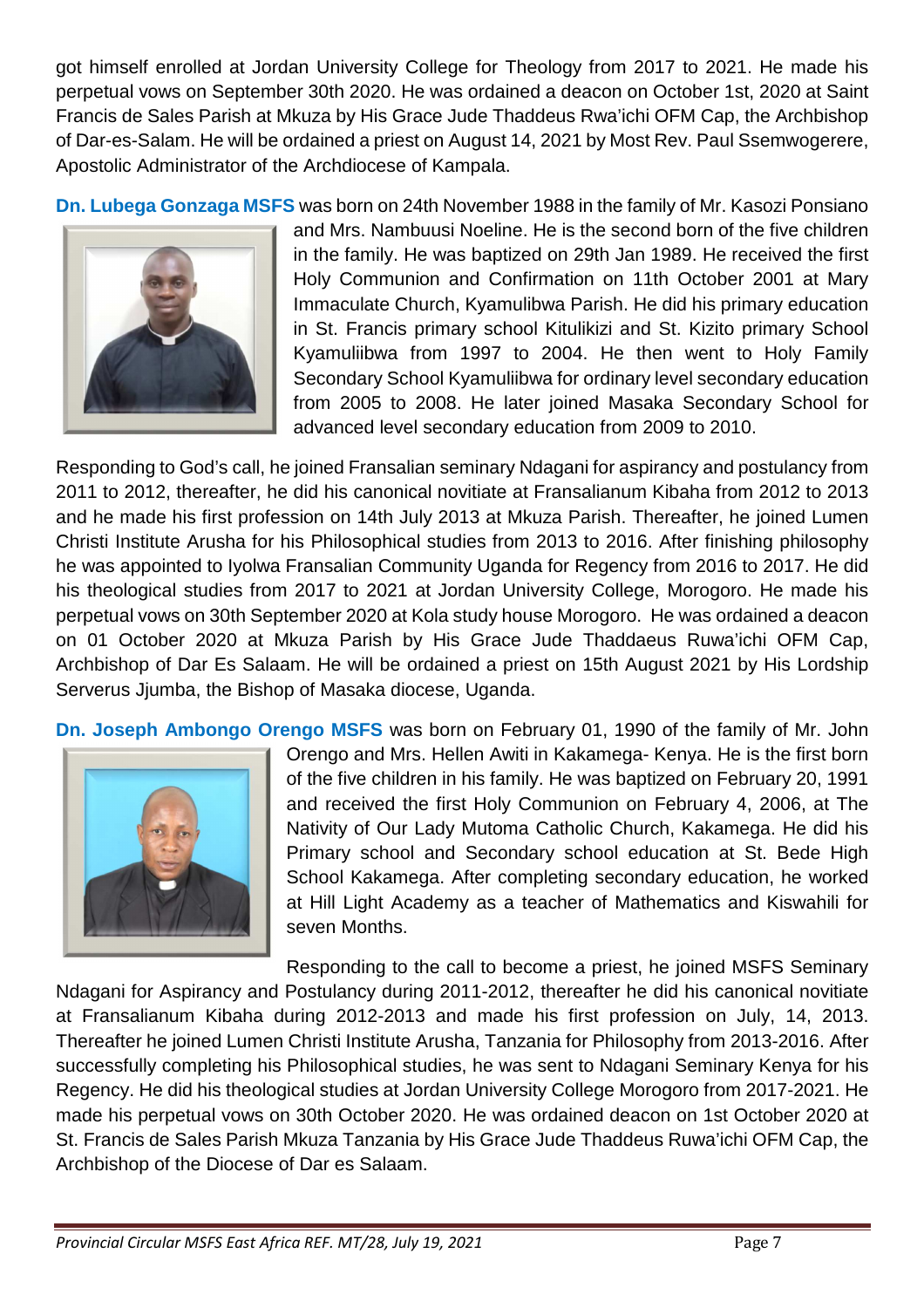**Rev. Fr. Saji Puthiakulangara MSFS** is appointed as General Councillor and General Secretary for Formation.

**Fr. Baviri Suresh Babu MSFS** is appointed as the Provincial of Visakhapatnam Province.

Best wishes and prayers to both of them in their ministry of leadership.

**Rev. Fr. Innocent Ngowi MSFS** has successfully completed his studies with Magna cum Laude in Sciences of Marriage and Family from the St. John Paul II Institute, Cotonou, Benin. He has obtained Masters Degree from the Catholic University of West Africa as well as from the Pontifical University of Lateran, Rome. He also will be appearing for the exams at National University of Benin in October. Hearty congratulations dear Fr. Innocent!

**HEARTY WELCOME TO EAST AFRICA**

**Rev. Fr. Rakesh Ekka MSFS** from South West Province has come to Fransalian Novitiate as Assistant Director of Novices.

**Rev. Fr. Gijo John MSFS** from Pune Province has joined the staff of Lumen Christi Institute, Arusha.

Hearty welcome dear Fathers and we wish you an enriching time in East Africa!

| <b>Name of the Confrere</b> | <b>Place of Ministry</b>   | <b>Responsibitly</b>                                              |
|-----------------------------|----------------------------|-------------------------------------------------------------------|
| Fr. Sebastian Palakudiyil   | Mkambrani                  | Priest-in-charge                                                  |
| Fr. Sunny Mattathil         | Lukobe                     | Priest-in-charge                                                  |
| Fr. Tomichen Perumannor     | <b>SFS Junior Seminary</b> | <b>Bursar</b>                                                     |
| Fr. Pius Kochuparambil      | Mji Mpya/Relini            | <b>Parish Priest and Superior</b>                                 |
| Fr. Nelson Vijayakumar      | Mkuza                      | Parish Priest and Superior                                        |
| Fr. Jacob Thekkekara        | Maji ya Chai               | <b>Parish Priest and Superior</b>                                 |
| Fr. Francis Kyule           | Kashishi                   | <b>Parish Priest and Superior</b>                                 |
| Fr. Martin Pendanath        | Ipuli                      | <b>Bursar</b>                                                     |
| Fr. Joby Marathomalayil     | Katani                     | <b>Superior and Manager</b>                                       |
| Fr. Sunny Vettickal         | Kalamira                   | <b>Parish Priest and Superior</b>                                 |
| Fr. Joseph Kayanja          | Iyolwa                     | <b>Parish Priest and Superior</b>                                 |
| Fr. Stephen Mutisya         | Agururu                    | <b>Parish Priest and Superior</b>                                 |
| Fr. Francis Kallikattu      | Kalagala                   | Priest-in-charge                                                  |
| Fr. Jose Eriyanickal        | Kalagala                   | Designated for ministry in USA                                    |
| Fr. C. Arockiasamy          | Mji Mpya                   | Designated for ministry in USA                                    |
| Fr. Kurian Kollapallil      | <b>LCI</b>                 | Designated to be appointed as<br>the<br>Manager of Hekima School. |
| Fr. Sijo Pendanath          | <b>LCI</b>                 | Designated to be appointed as<br>the<br><b>Bursar of LCI</b>      |

**TRANSFERS AND APPOINTMENTS**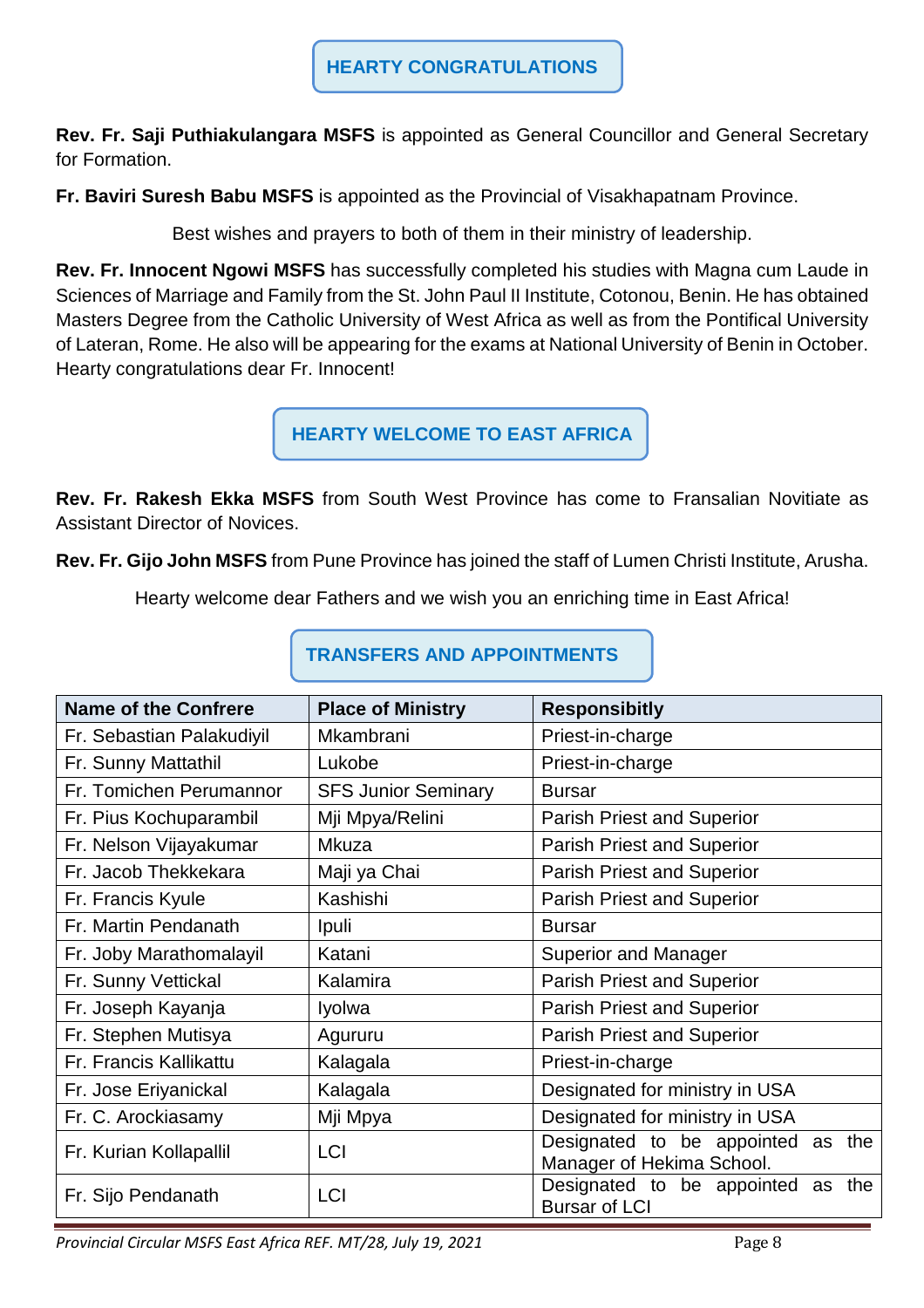- All transfers come into effect from September 01, 2021.
- ❖ A delegate of the Provincial will be appointed to oversee the Handing over.
- The appointments of New Priests will be published after their Ordination.

# **HOLIDAYS**

| Fr. Japhet Kirimi:          | June $12 -$ July 12      |
|-----------------------------|--------------------------|
| Fr. Kenneth Maina:          | June $12 -$ July 03      |
| Fr. Denis Dindi:            | July $02 -$ July 25      |
| Fr. Mathew Thazhathukunnel: | July 18 - August 07      |
| Fr. Francis Kyule:          | August 05 - September 09 |

# **OBITUARY**

**Fr. Joseph Edacherrypauvath** (93) of Vizag Province, passed away on 17.05.2021.

**Mr. Wilson Wambua** (60), paternal uncle of Fr. Patrick Musyimi, passed away on 20.05.2021.

**Helen** (10), niece of Fr. Simon Nabende, passed away on 21.05.2021.

**Mr. Sunny Kalekattil** (57), cousin of Fr. Sunny Mattathil, passed away on 26.05.2021.

**Dr. Emmanuel Chacha**, a former student of SFS Junior Seminary, Kihonda, passed away on 27.05.2021.

**Mr. Maria Savari** (61), the beloved father of Bro. Level Winner Raj (Kola), passed away on 07.06.2021.

**Fr. Thomas Vazhayil** (72) of Vizag Province, passed away on 08.06.2021.

**Fr. Anish Mundiyanickal** (40) of South West India Province, passed away on 09.06.2021.

**One day old nephew** of Fr. Lawrence Ssebowa, passed away on 13.06.2021.

**Mr. Henry Gambwa** (41), cousin of Bro. Fred Bwoba (Kola), passed away on 18.07.2021.

#### **May God grant them eternal life!**

![](_page_8_Picture_17.jpeg)